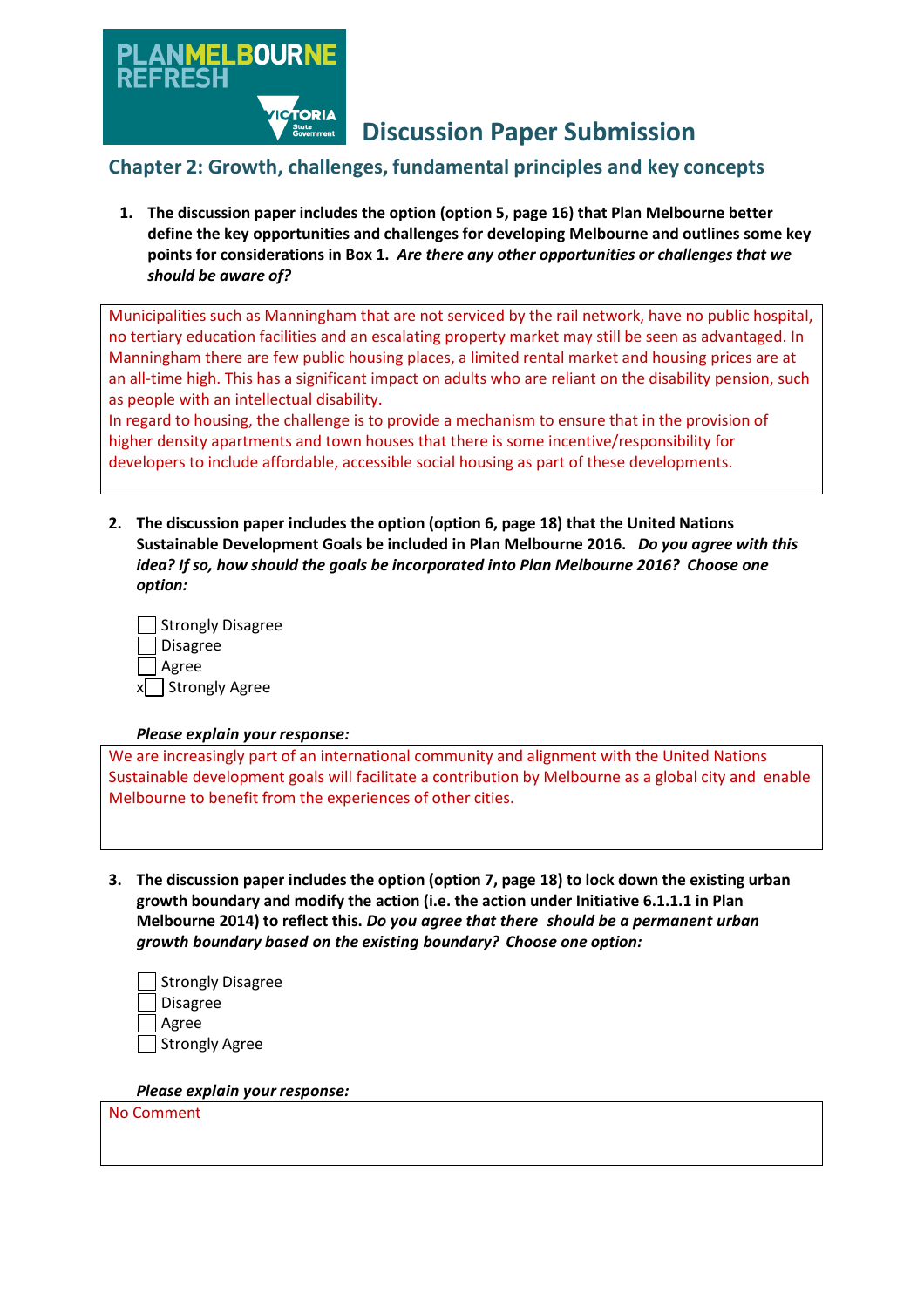**4. The discussion paper includes the option (option 8, page 18) that Plan Melbourne 2016 should more clearly articulate the values of green wedge and peri- urban areas to be protected and safeguarded.** *How can Plan Melbourne 2016 better articulate the values of green wedge and peri-urban areas?*

No Comment

**5. The discussion paper includes the option (option 9, page 18) to remove the concept of an Integrated Economic Triangle and replace it with a high-level 2050 concept map for Melbourne (i.e. a map that shows the Expanded Central City, National Employment Clusters, Metropolitan Activity Centres, State-Significant Industrial Precincts, Transport Gateways, Health and Education Precincts and Urban Renewal Precincts).** *What elements should be included in a 2050 concept map for Melbourne?*

**A Polycentric City** concept is an interesting concept but one that is very difficult to achieve in an established largely residential area with limited industrial precincts, inadequate public transport, no public hospital and no tertiary education resources such as Manningham. A challenge for a concept map is how this framework can be managed for such a municipality where property values are soaring and high density living is planned. Current designated Activity Centres are retail based. It may be worth considering including Residential Precincts in such a map.

**6. The discussion paper includes the option (option 10, page 18) that the concept of Melbourne as a polycentric city (i.e. a city with many centres) with 20-minute neighbourhoods (i.e. the ability to meet your everyday (non-work) needs locally, primarily within a 20-minute walk) be better defined.** *Do the definitionsadequately clarify theconcepts? Choose one option:*

| Strongly Disagree |
|-------------------|
| x  _  Disagree    |
| Agree             |
| Strongly Agree    |

#### **Please explain your response:**

#### **20-minute Neighbourhoods**.

 $\overline{a}$ 

- 1. Planning for such facilities is more readily achieved in the development of green wedge and periurban areas.
- 2. 'How Liveable is Melbourne?" <sup>1</sup> indicates that 95% of dwellings in 2012 had access to a local park within < 400m. Our organization, REAL Inc, is of the opinion that this distance to open space, benefits the health and well-being of residents with limited mobility and residents with cognitive impairment who would be significantly disadvantaged if open space requirements were only within a 20 minute radius of their home. A < 400 metre distance to a local park requirement needs to be recognized and included to ensure there is not further disadvantage for this vulnerable group of people.

<sup>&</sup>lt;sup>1</sup> How Liveable is Melbourne? Hannah Badland et al, Research Paper 3, Melbourne School of Population and Global Health P 20, 21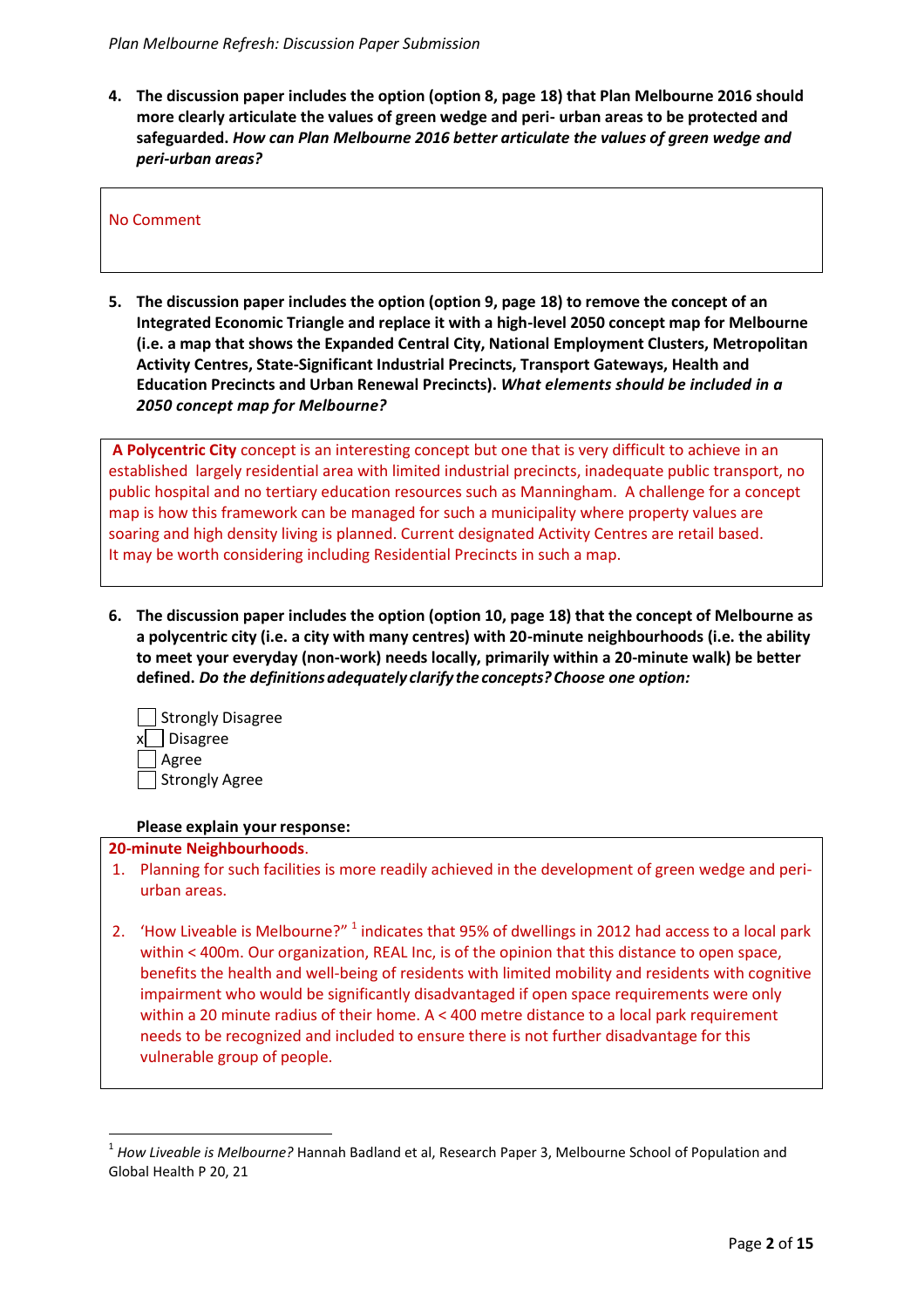**7. The discussion paper includes options (options 11-17, pages 23 to 27) that identify housing, climate change, people place and identity and partnerships with local government as key concepts that need to be incorporated into Plan Melbourne 2016.** *Do you support the inclusion of these as key concepts in Plan Melbourne 2016?*

| Strongly Disagree    |
|----------------------|
| Disagree             |
| Agree                |
| Strongly Agree<br>xl |

## **Please explain your response:**

## **1.1 Affordable Housing**

1.1.1 Housing affordability is an area of concern to members of our organization in Manningham. Options for discussion are proposed on P 58 of the PlanMelbourne Refresh document. The PlanMelbourne document identifies the need to define social and affordable housing and housing affordability in planning schemes. This is a positive initiative.

- 1.2 **Livable Housing Design** Guidelines need to be become a requirement of new housing developments. Currently compliance to this government backed, national initiative is optional and there is a well below expected take-up rate. This is a first step towards increasing accessible housing stock ensuring people with mobility restrictions are able to access a broad range of housing options. http://livablehousingaustralia.org.au -Such an initiative could well fall within the proposal on page 51 of Plan Melbourne Refresh for a Metropolitan Housing Strategy that 'might provide detailed housing information and include preferred housing scenarios'. This could also include access-ready designs available for developers.
- 2 There needs to be a rationalization of the many documents pertinent to planning and greater precision and definition within these documents. For example: Planning and Environment Act 1987 Section 60 (1)(f) states…'any significant social effects and economic effects which the responsible authority considers the use or development may have'. This very important social impact statement needs greater prominence and clarification especially as some developers are building from a 'profit only perspective' without attention to the long term impact of housing design and amenity on health and well-being. Such issues are of paramount importance as we look to what type of community we want to be in forty years.
- 3. **Local Government** It is an essential element to have local government as part of this process. Local government is best placed to prioritise areas for higher density, to protect areas of local architectural, natural or historical significance and to understand the concerns of the rate payers. On P50 of "PlanMelbourne Refresh" it summarises the benefits of involving Local Government.

There needs to be some way local government can refuse developer projects which are inconsistent with local Design & Development Overlays without having to justify their decisions at VCAT.

Further, the principles of "Livable Housing Australia" referred to under 'Housing' above need to be enforceable rather than 'in principle'.

# **8.** *Any other comments about chapter 2* **(growth, challenges, fundamental principles and key concepts)?**

In PlanMelbourne there are a number of strategies P59 for increasing housing affordability and social housing stock. Although these may have meri, the document does not recognized that there is a current crisis which needs a concerted effort by all levels of government, housing providers and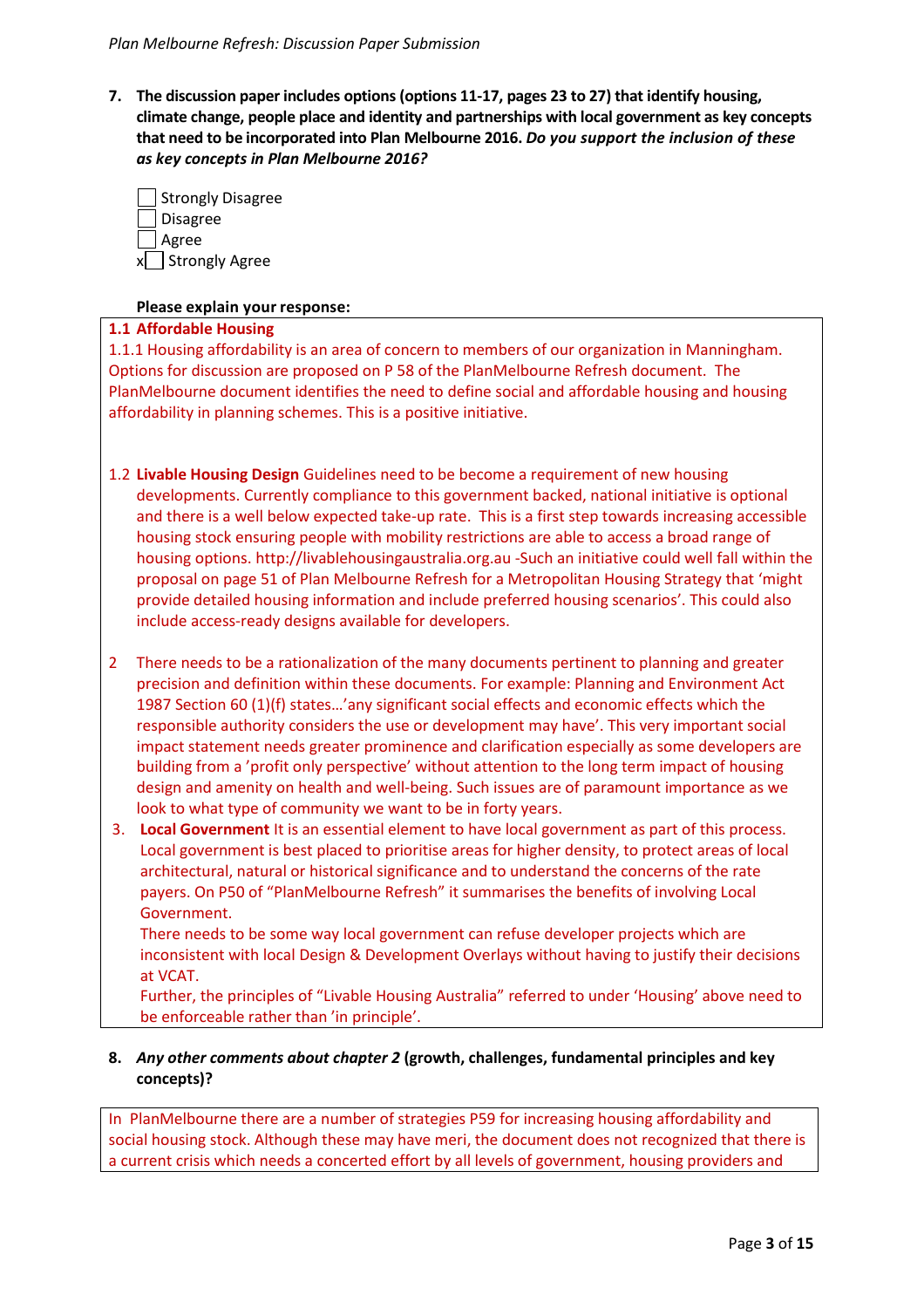building developers. Particularly at risk are the adults with intellectual disabilities who live with ageing parents who have no housing options available. Over the next forty years there will be a steady stream of similar cases and it is essential there are strategies in the overall planning for Melbourne that will as a matter of course, provide for these residents.

# **Chapter 3: Delivering jobs and investment**

**9. The discussion paper includes the option (option 20, page 30) to revise the Delivering Jobs and Investment chapter in Plan Melbourne 2014 to ensure the significance and roles of the National Employment Clusters as places of innovation and knowledge-based employment are clear.** *How can Plan Melbourne 2016 better articulate the significance and roles of the National Employment Clusters as places of innovation and knowledge-based employment?*

**10. The discussion paper includes two options (page 30) relating to National Employment Clusters, being:**

Option 21A: Focus planning for National Employment Clusters on core institutions and businesses

Option 21B: Take a broader approach to planning for National Employment Clusters that looks beyond the core institutions and businesses

#### *Which option do you prefer?*



*Please explain why you have chosen your preferred option:*

**11. The discussion paper includes the option (option 22, page 30) to broaden the East Werribee National Employment Cluster to call it the Werribee National Employment Cluster in order to encompass the full range of activities and employment activities that make up Werribee. This could include the Werribee Activity Centre and the Werribee Park Tourism Precinct.** *Do you agree with broadening the East Werribee Cluster? Choose one option:*

| Strongly Disagree |
|-------------------|
| Disagree          |
| Agree             |
| Strongly Agree    |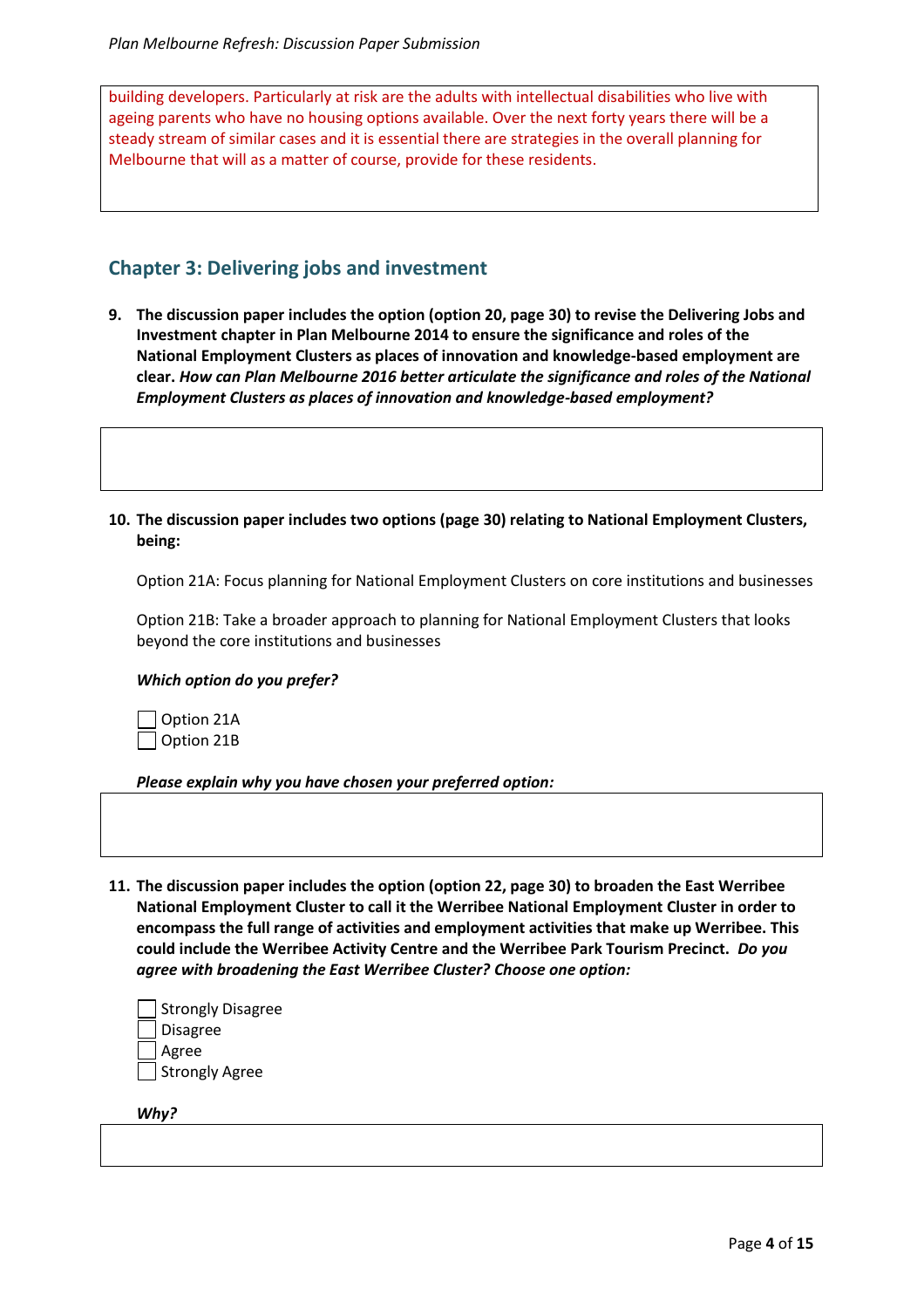**12. The discussion paper includes the option (option 23, page 30) to broaden the Dandenong South National Employment Cluster to call it the Dandenong National Employment Cluster in order to encompass the full range of activities and employment activities that make up Dandenong. This could include the Dandenong Metropolitan Activity Centre and Chisholm Institute of TAFE.** *Do you agree with broadening the Dandenong South National Employment Cluster? Choose one option:*

| Strongly Disagree |  |
|-------------------|--|
| <b>Disagree</b>   |  |
| Agree             |  |
| Strongly Agree    |  |

*Why?*

- **13. The discussion paper includes options (options 24 to 30, pages 33 and 34) that consider the designation of activity centres and criteria for new activity centres.** *Do you have any comments on the designation of activity centres or the criteria for new activity centres as outlined in the discussion paper?*
- **14. The discussion paper includes the option (option 31, page 35) to evaluate the range of planning mechanisms available to protect strategic agricultural land.** *What types of agricultural land and agricultural activities need to be protected and how could the planning system better protect them?*
- **15. The discussion paper includes the option (option 32, page 36) to implement the outcomes of the Extractive Industries Taskforce through the planning scheme, including Regional Growth Plans, to affirm that extractive industries resources are protected to provide an economic supply of materials for construction and road industries.** *Do you have any comments in relation to extractive industries?*

**16. Any other comments about chapter 3 (delivering jobs and investment)?**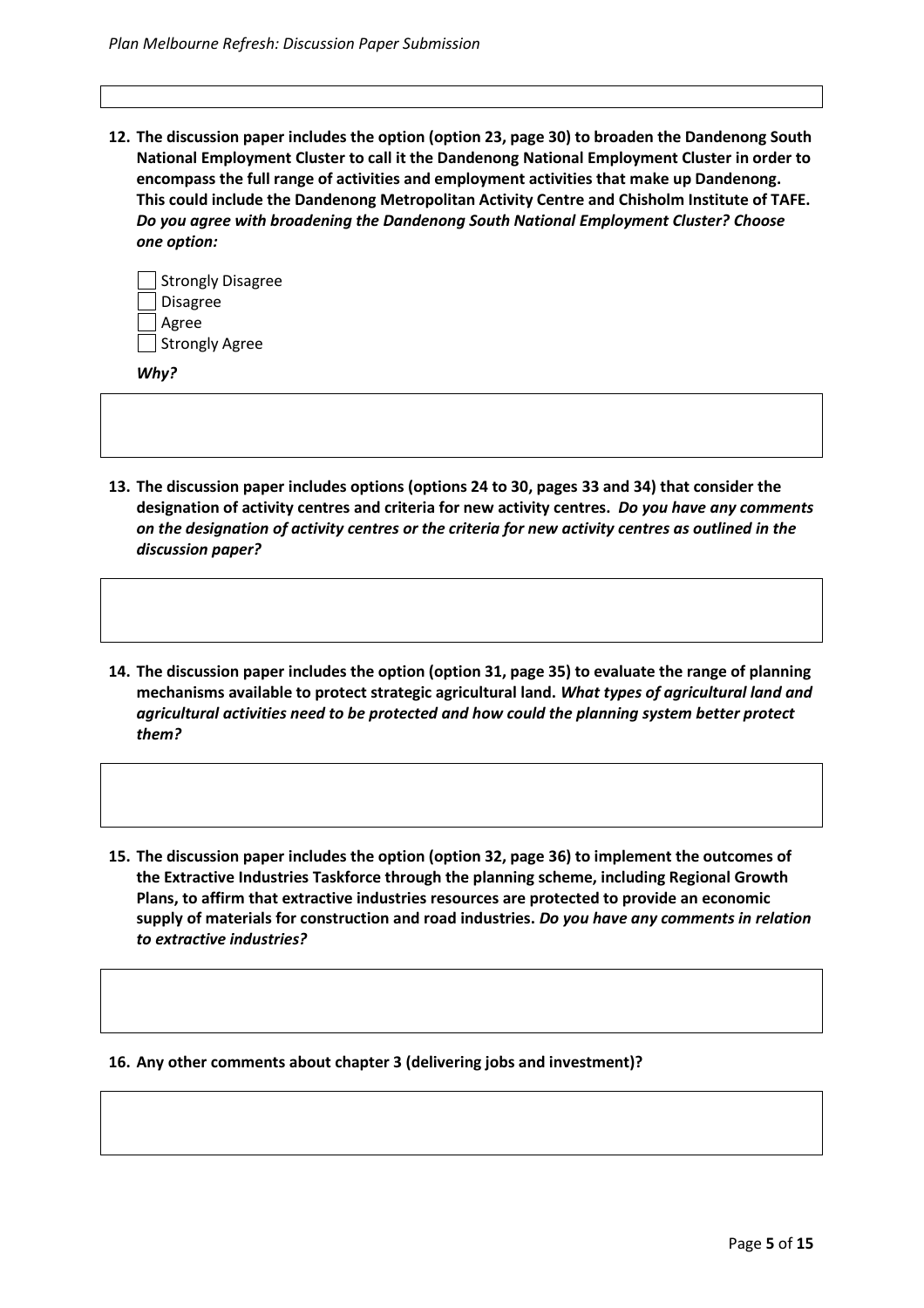Chapter 4: A more connected Melbourne

**17. The discussion paper includes the option (option 34, page 42) to include the Principal Public Transport Network in Plan Melbourne 2016.** *Do you agree that the Principal Public Transport Network should inform land use choices and decisions? Choose one option:*

| Strongly Disagree |
|-------------------|
| Disagree          |
| Agree             |
| Strongly Agree    |

*Why?*

**18. The discussion paper includes the option (option 35, page 43) to incorporate references to Active Transport Victoria (which aims to increase participation and safety among cyclists and pedestrians) in Plan Melbourne 2016.** *How should walking and cycling networks influence and integrate with land use?*

**19.** *Any other comments about chapter 4* **(a more connected Melbourne)?**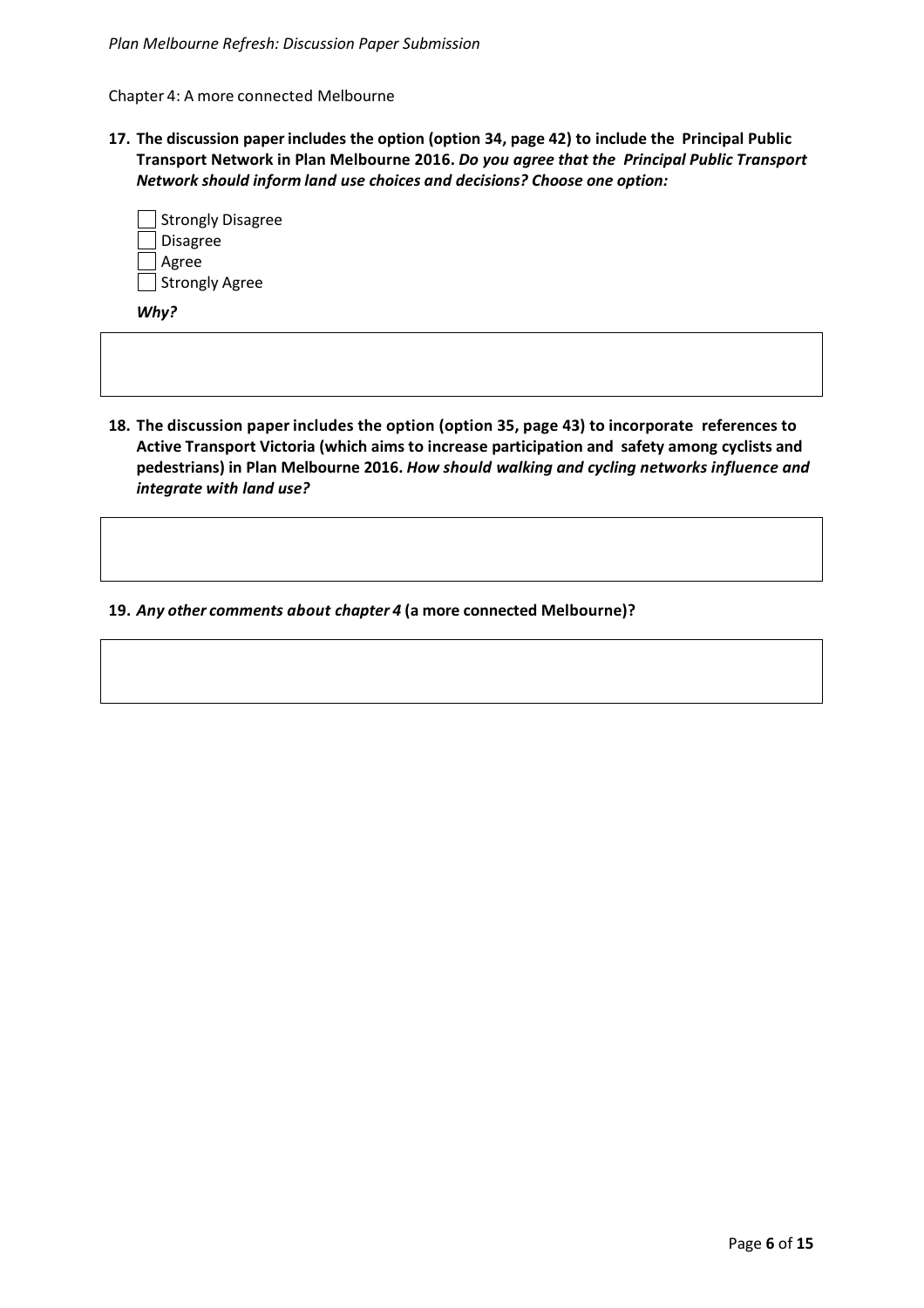# **Chapter 5: Housing**

**20. The discussion paper includes the option (option 36A, page 46) to establish a 70/30 target where established areas provide 70 per cent of Melbourne's new housing supply and greenfield growth areas provide 30 per cent.** *Do you agree with establishing a 70/30 target for housing supply? Choose one option:*

| Strongly Disagree |
|-------------------|
| <b>Disagree</b>   |
| Agree             |
| Strongly Agree    |

*Why?*

**21. What, if any, planning reforms are necessary to achieve a 70/30 target?**

**22. The discussion paper includes the option (option 36B, page 46) to investigate a mechanism to manage the sequence and density of the remaining Precinct Structure Plans based on land supply needs.** *Do you agree with this idea? Choose one option:*

|                 | Strongly Disagree |
|-----------------|-------------------|
| <b>Disagree</b> |                   |
| Agree           |                   |
| Strongly Agree  |                   |

*Why?*

**23. The discussion paper includes the option (option 36C, page 46) to focus metropolitan planning on unlocking housing supply in established areas, particularly within areas specifically targeted for growth and intensification.** *Do you agree with this idea? Choose one option:*

| Strongly Disagree |
|-------------------|
| Disagree          |
| Agree             |
| Strongly Agree    |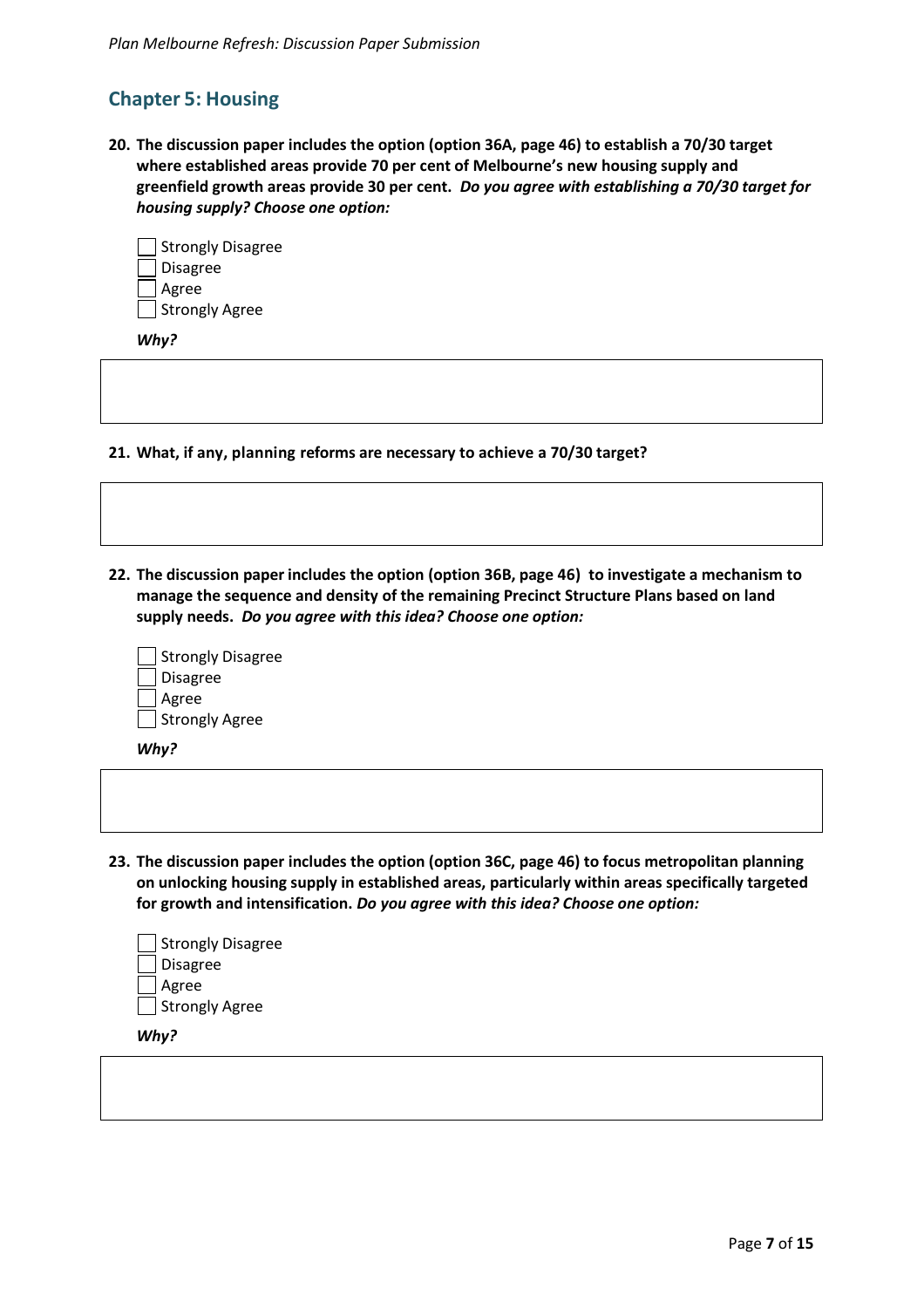# **24. The discussion paper includes options (option 37, page 50) to better define and communicate Melbourne's housing needs by either:**

Option 37A: Setting housing targets for metropolitan Melbourne and each sub-region relating to housing diversity, supply and affordability.

Option 37B: Developing a metropolitan Housing Strategy that includes a Housing Plan.

#### *Which option do you prefer? Choose one option:*

| Option 37A   |
|--------------|
| Option 37B   |
| <b>Other</b> |

*Why?*

- **25. The discussion paper includes the option (option 38, page 52) to introduce a policy statement in Plan Melbourne 2016 to support population and housing growth in defined locations and acknowledge that some areas within defined locations will require planning protection based on their valued character.** *How could Plan Melbourne 2016 clarify those locations in which higher scales of change are supported?*
- **26. The discussion paper includes the option (option 39, page 52) to clarify the direction to 'protect the suburbs'.** *How could Plan Melbourne 2016 clarify the direction to protect Melbourne and its suburbs from inappropriate development?*
- **27. The discussion paper includes the option (option 40, page 56) to clarify the action to apply the Neighbourhood Residential Zone to at least 50 per cent of residential land by:**

Option 40A: Deleting the action and replacing it with a direction that clarifies how the residential zones should be applied to respect valued character and deliver housing diversity.

Option 40B: Retain at least 50 per cent as a guide but expand the criteria to enable variations between municipalities.

#### *Whichoption do you prefer? Choose one option:*

| Option 40A |
|------------|
| Option 40B |
| Other      |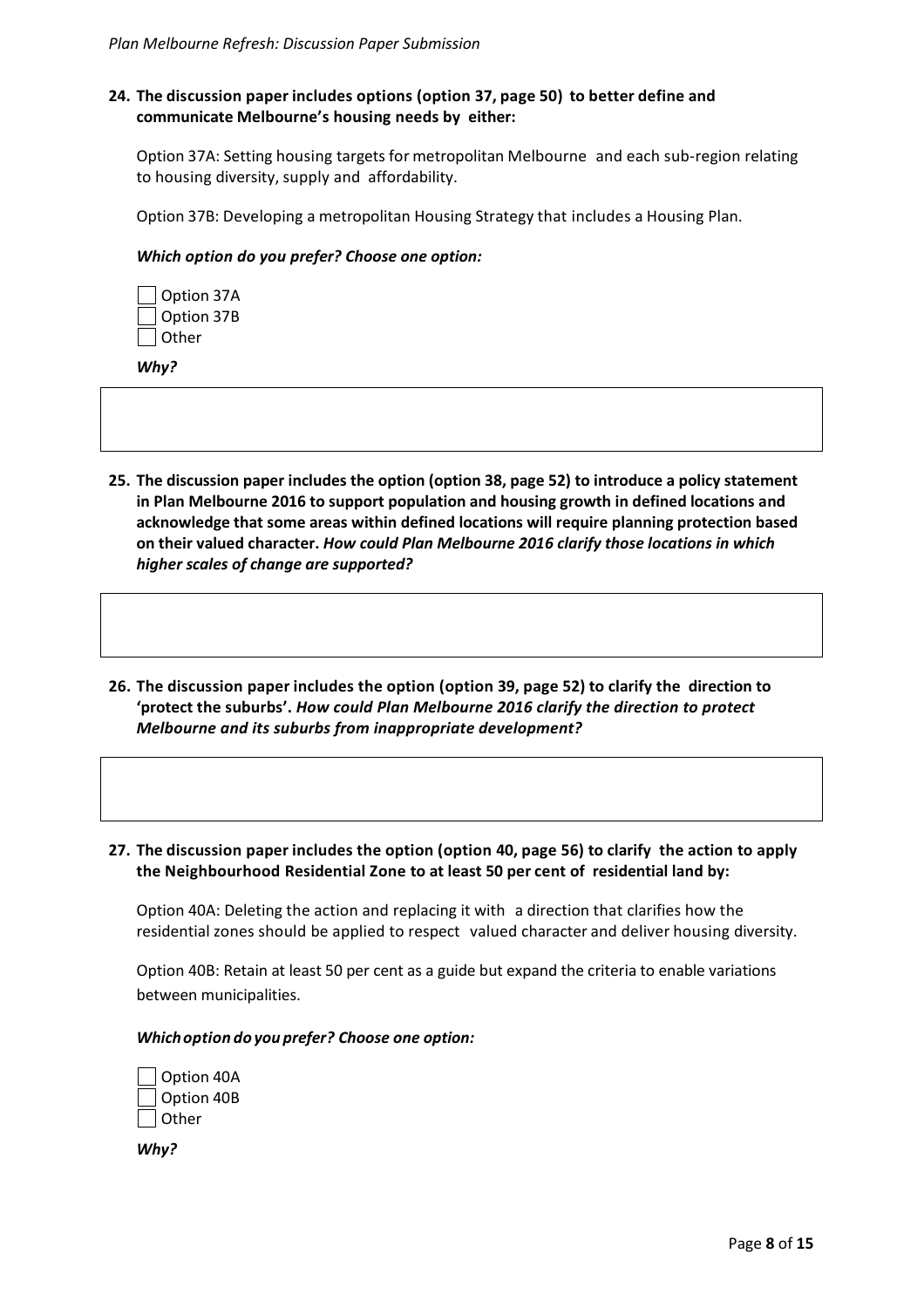**28. The discussion paper includes the option (option 42, page 58) to include an action in Plan Melbourne 2016 to investigate how the building and planning system can facilitate housing that readily adapts to the changing needs of households over the life of a dwelling.** *In what other ways can Plan Melbourne 2016 support greater housing diversity?*

## **29. A number of options are outlined in the discussion paper (page 58) to improve housing affordability, including:**

Option 45A: Consider introducing planning tools that mandate or facilitate or provide incentives to increase social and affordable housing supply.

Option 45B: Evaluate the affordable housing initiative pilot for land sold by government to determine whether to extend this to other suitable land sold by government.

Option 45C: Identify planning scheme requirements that could be waived or reduced without compromising the amenity of social and affordable housing or neighbouring properties.

# *What other ideas do you have for how Plan Melbourne 2016 can improve housing affordability?*

- Require developers to incorporate a percentage of accessible, affordable, social housing in apartments or unit development (10% to 15%).
- Investigate the possibility of private retirement village type developments on government owned land where people can rent long term. A compact street design along replicated house designs would have cost savings.
- Provide direct funding to organisations through a stimulus package type arrangements.
- Provide addition money to organisations such as Community Housing Limited to support local initiatives.

# **30.** *Any other comments about chapter 5* **(housing)?**

In PlanMelbourne there are a number of strategies P59 for increasing housing affordability and social housing stock. Although these may have merit it is not recognized that there is a current crisis which needs a concerted effort by all levels of government, housing providers and building developers. Particularly at risk are the adults with intellectual disabilities who live with ageing parents who have no housing options available. Over the next forty years there will be a steady stream of similar cases and it is essential there are strategies in the overall planning for Melbourne that will as a matter of course, provide for these residents.

There is need to establish a 'think tank' on this topic to explore possibilities as it is clear that the National Disability Insurance Scheme will not fund housing only care and life-style support.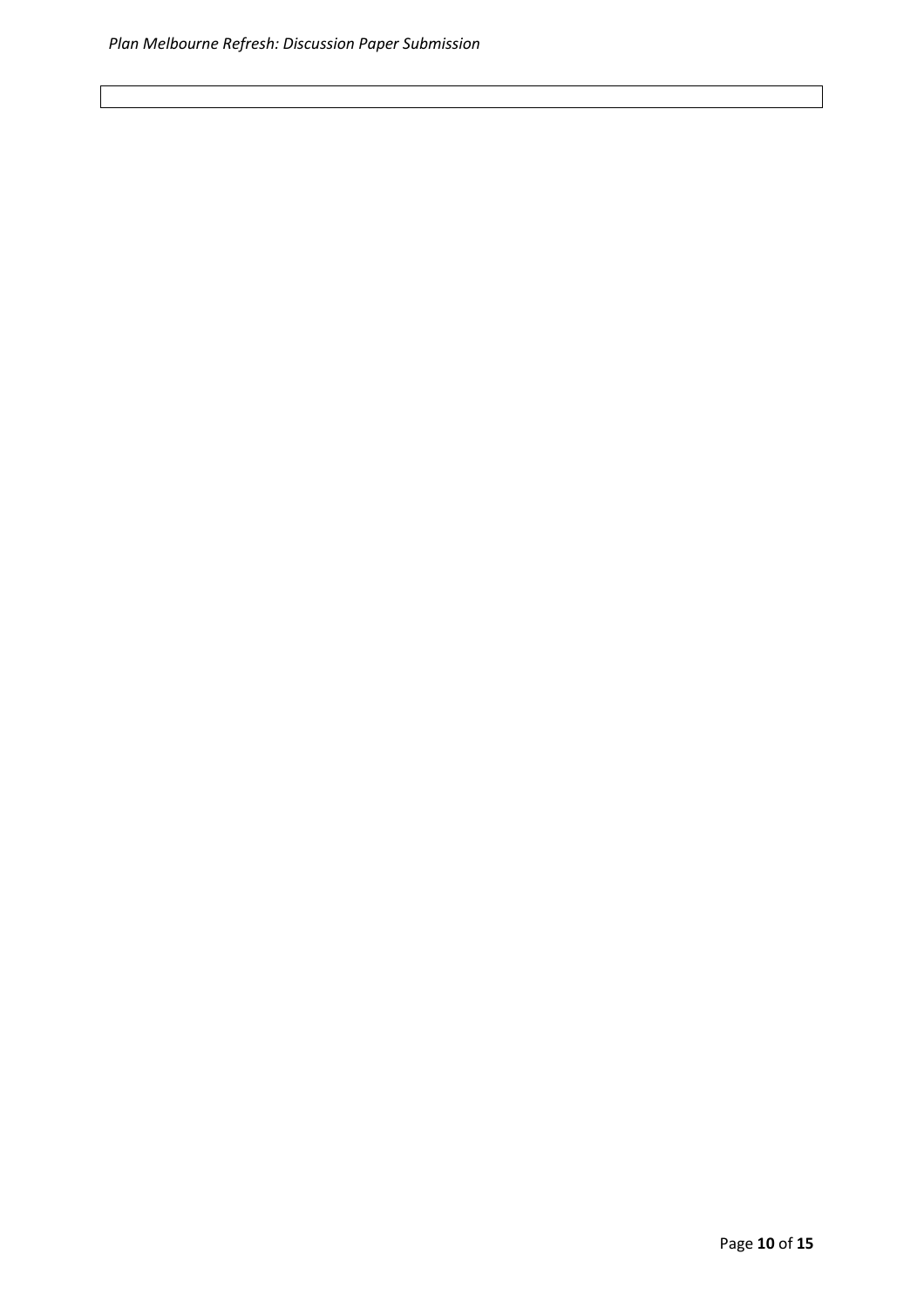# **Chapter 6: A more resilient and environmentally sustainable Melbourne**

**31. The discussion paper includes the option (option 46, page 69) to introduce Strategic Environmental Principles in Plan Melbourne 2016 to guide implementation of environment, climate change and waterinitiatives.** *Do you agree with the inclusion of Strategic Environmental Principlesin Plan Melbourne 2016? Choose one option:*

| Strongly Disagree |
|-------------------|
| <b>Disagree</b>   |
| Agree             |
| Strongly Agree    |

*Why?*

**32. The discussion paper includes the option (option 47, page 72) to review policy and hazard management planning tools (such as overlays) to ensure the planning system responds to climate change challenges.** *Do you agree with this idea? Choose one option:*

| Strongly Disagree |
|-------------------|
| Disagree          |
| Agree             |
| Strongly Agree    |

*Why?*

- **33. The discussion paper includes options (options 48 and 49, page72) to update hazard mapping to promote resilience and avoid unacceptable risk, and update periodically the planning system and supporting legislative and policy frameworks to reflect best available climate change science and data.** *Do you have any comments on these options?*
- **34. The discussion paper includes the option (option 50, page 73) to incorporate natural hazard management criteria into Victorian planning schemes to improve planning in areas exposed to climate change and environmental risks.** *Do you agree with this idea? Choose one option:*

| Strongly Disagree |
|-------------------|
| Disagree          |
| Agree             |
| Strongly Agree    |
|                   |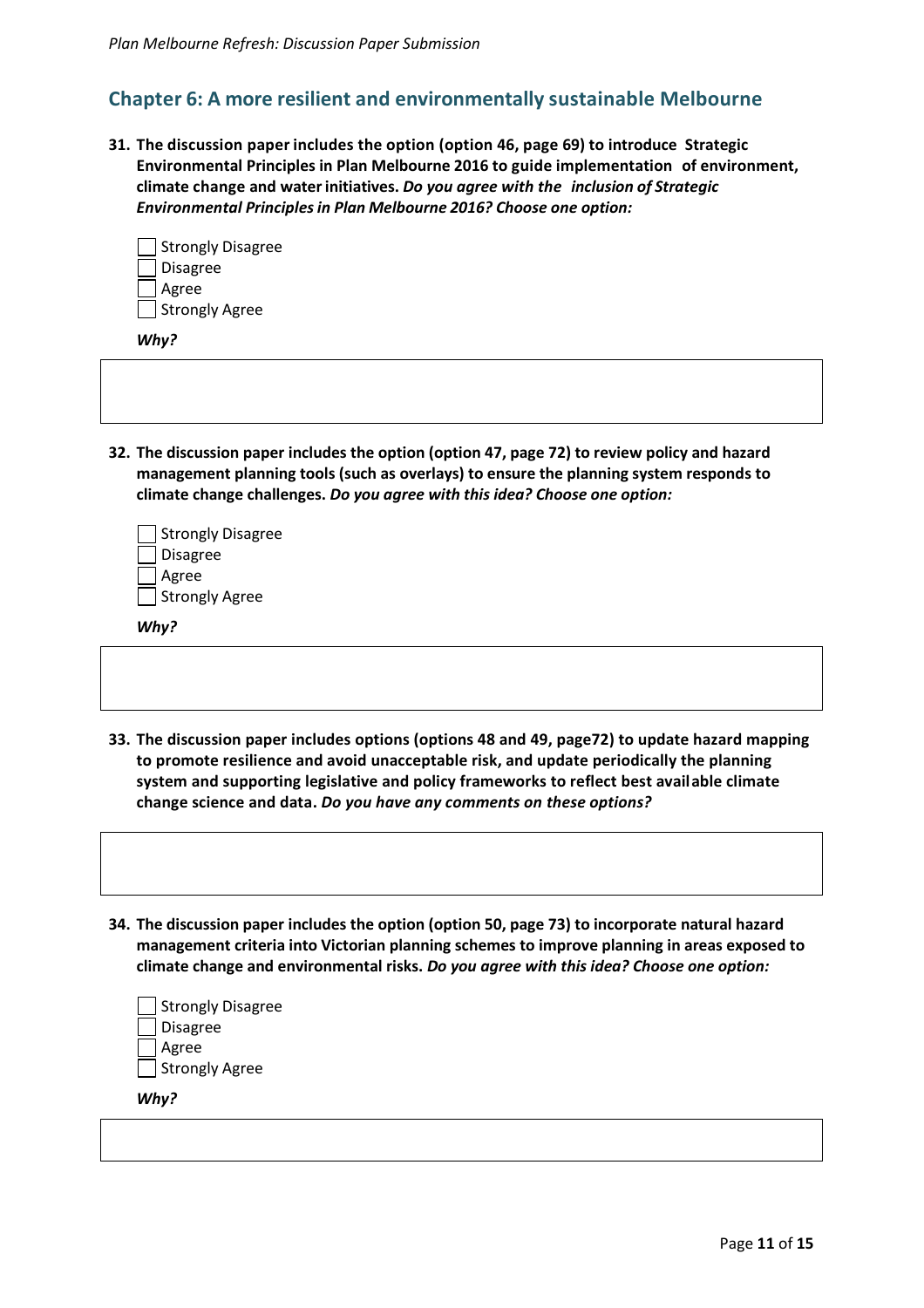**35. The discussion paper includes the option (option 51, page 75) to investigate consideration of climate change risks in infrastructure planning in the land use planning system, including consideration of an 'infrastructure resilience test'.** *Do you agree that a more structured approach to consideration of climate change risks in infrastructure planning has merit? Choose one option:*

| Strongly Disagree |
|-------------------|
| <b>Disagree</b>   |
| Agree             |
| Strongly Agree    |

*Why?*

**36. The discussion paper includes the option (option 52, page 76) to strengthen high-priority habitat corridors throughout Melbourne and its peri-urban areas to improve long-term health of key flora and fauna habitat.** *Do you agree with this idea? Choose one option:*

| Strongly Disagree     |
|-----------------------|
| Disagree              |
| Agree                 |
| <b>Strongly Agree</b> |

- **37. The discussion paper includes options (options 53 and 54, pages 78 and 79) to introduce strategies to cool our city including: increasing tree canopy, vegetated ground cover and permeable surfaces; use of Water Sensitive Urban Design and irrigation; and encouraging the uptake of green roofs, facades and walls, as appropriate materials used for pavements and buildings with low heat-absorption properties.** *What other strategies could be beneficial for cooling our built environment?*
- **38. The discussion paper includes the option (option 56A, page 80) to investigate opportunities in the land use planning system, such as strong supporting planning policy, to facilitate the increased uptake of renewable and low-emission energy in Melbourne and its peri-urban areas.** *Do you agree that stronger land use planning policies are needed to facilitate the uptake of renewable and low-emission energy? Choose one option:*

| Strongly Disagree |
|-------------------|
| Disagree          |
| Agree             |
| Strongly Agree    |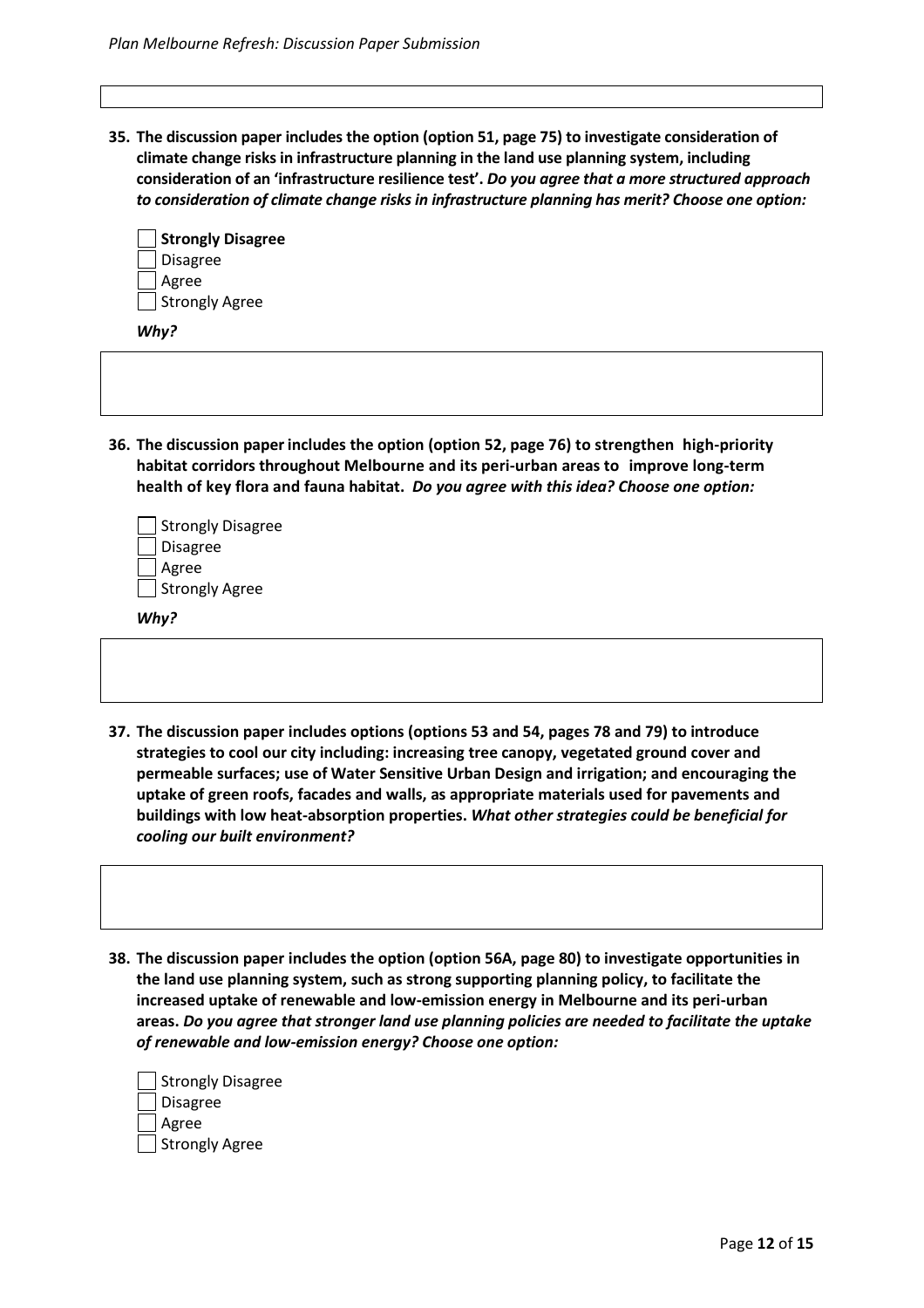*Plan Melbourne Refresh: Discussion Paper Submission*

*Why?*

**39. The discussion paper includes options (options 56B and 56C, page 80) to strengthen the structure planning process to facilitate future renewable and low-emission energy generation technologies in greenfield and urban renewal precincts and require consideration of the costs and benefits of renewable or low-emission energy options across a precinct.** *Do you agree that the structure planning process should facilitate the uptake of renewable and low-emission technologies in greenfield and urban renewal precincts? Choose one option:*

| Strongly Disagree |
|-------------------|
| Disagree          |
| Agree             |
| Strongly Agree    |

*Why?*

**40. The discussion paper includes the option (option 57, page 81) to take an integrated approach to planning and building to strengthen Environmentally Sustainable Design, including consideration of costs and benefits.** *Do you agree that an integrated planning and building approach would strengthen Environmentally Sustainable Design? Choose one option:*

| Strongly Disagree |
|-------------------|
| Disagree          |
| Agree             |
| Strongly Agree    |

*Why?*

**41.** *Any other comments about chapter 6* **(a more resilient and environmentally sustainable Melbourne)?**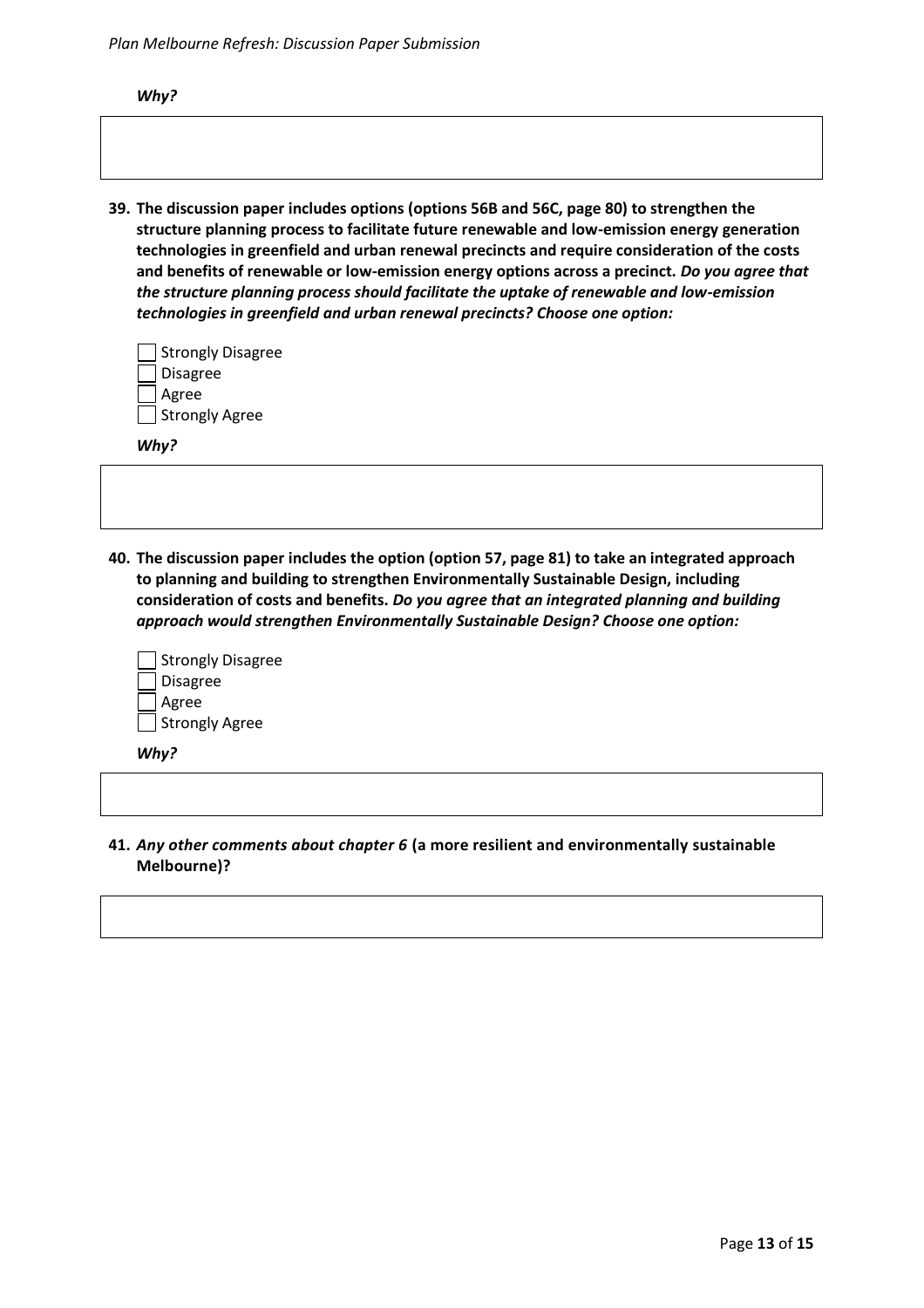# **Chapter 7: New planning tools**

- **42. The discussion paper includes options (options 58A and 58B, page 84) to evaluate whether new or existing planning tools (zones and overlays) could be applied to National Employment Clusters and urban renewal areas.** *Do you have any comments on the planning tools (zones and overlays) needed for National Employment Clusters and urban renewal areas?*
- **43. The discussion paper includes options (options 59A and 59B, page 84) to evaluate the merits of code assessment for multi-unit development, taking into account the findings from the 'Better Apartments' process, to either replace ResCode with a codified process for multi-unit development or identify ResCode standards that can be codified.** *Do you have any comments on the merits of code assessment for multi-unit development?*

**44. Any other comments about chapter 7 (new planning tools)?**